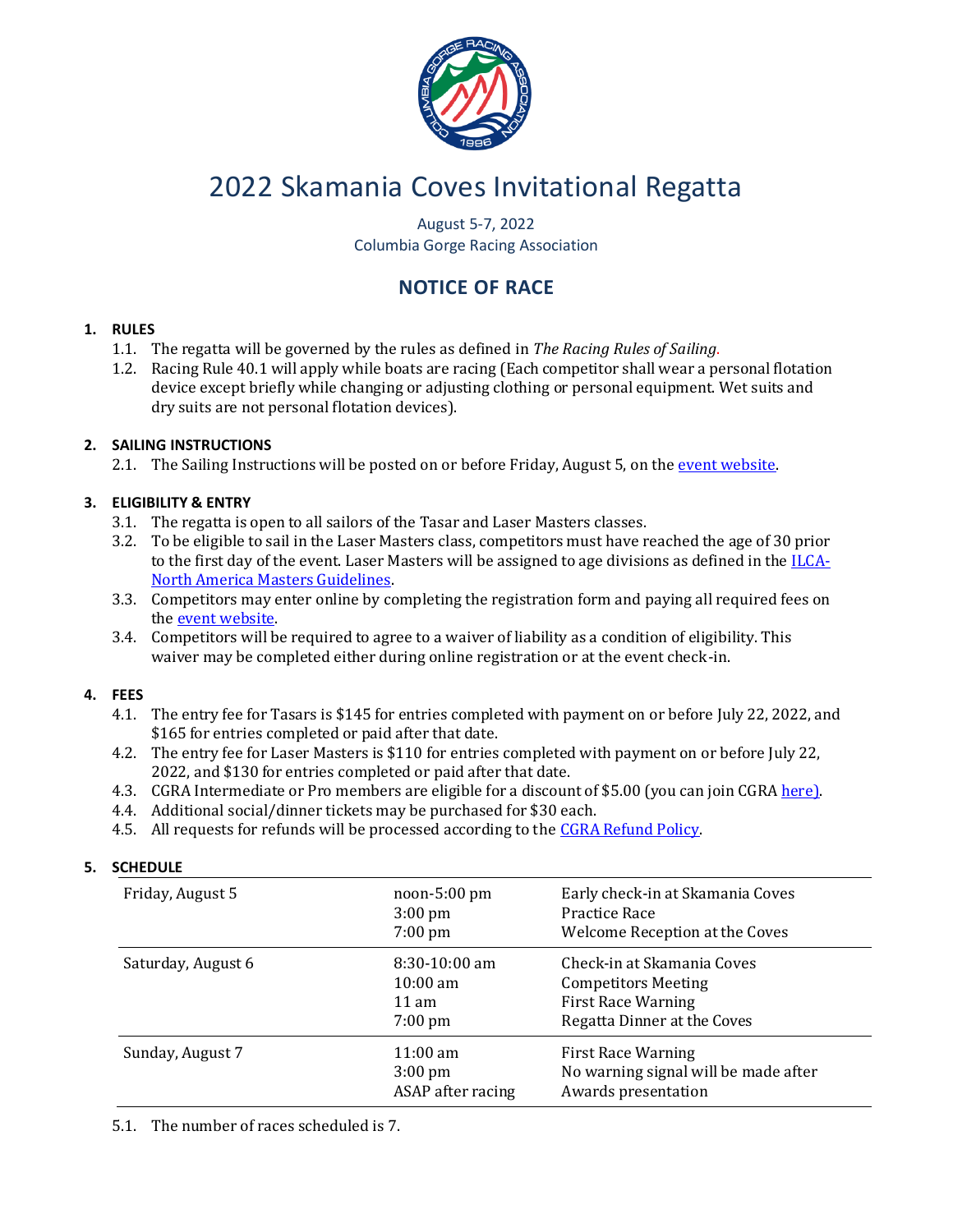#### **6. INSPECTION & MEASUREMENT**

6.1. All boats and sails shall comply with their current class rules.

#### **7. VENUE**

- 7.1. The racing area will be the Columbia River approximately one mile east of Stevenson, WA.
- 7.2. Shore facilities (CGRA Race Office, boat storage and launching, lodging, camping, and meals) will be located on the grounds of the Resort at Skamania Coves (see Further Information, below).

#### **8. COURSES**

8.1. The courses will be around buoys set by the race committee as described in the Sailing Instructions.

#### **9. PENALTY SYSTEM**

9.1. The following US Sailing Prescription will apply:  $\Delta$ *ppendix V1* (two-turn penalty replaced with a one-turn penalty except in the zone around turning marks).

#### **10. SCORING**

- 10.1. Three races are required to be completed to constitute a series.
- 10.2. When fewer than 5 races have been completed, a boat's series score will be the total of her race scores. When 5 or more races have been completed, a boat's series score will be the total of her race scores excluding her worst score.
- 10.3. For Laser Masters, competitor's overall scores will be the sum of their included finishes plus age division handicap points as defined in the [ILCA-North America Masters Guidelines.](http://cgra.org/CGRA%20documents/Masters%20Rule%20Changes.pdf) Results within each age division will be determined by extraction from the overall results without re-scoring.

#### **11. BERTHING [DP]**

- 11.1. All boats shall be kept in the designated areas of the beach and lawn at the east end of the Skamania Coves Resort
- 11.2. Support boats may moor at the Skamania Coves Resort transient dock.
- 11.3. To arrange boat storage outside of the event period, contact the Race Office a[t susan@cgra.org.](mailto:susan@cgra.org)

#### **12. PRIZES**

- 12.1. In the Tasar class, prizes will be awarded to the top three finishers overall.
- 12.2. In the Laser Masters class, prizes will be awarded to the overall winner (lowest score after handicap points), first woman overall, and top finishers in each age division. The number of prizes will be adjusted to suit the number of competitors pre-registered in each division.
- 12.3. Additional prizes may be awarded at the discretion of the organizing authority.

#### **13. SAFETY [DP]**

13.1. Boats shall not impede the passage of commercial vessels and shall comply with USCG Navigation [Rules and Regulations.](https://www.navcen.uscg.gov/?pageName=NavRulesAmalgamated) Boats that fail to comply promptly with signals from a committee boat to alter course, or that receive a 5-blast warning (5 short sounds) from a stand-on vessel, will be subject to protest and disqualification.

#### **14. RISK, DISCLAIMER OF LIABILITY, & PERSONAL CONDUCT [DP]**

14.1. Competitors participate in the regatta at their own risk. See Rule 4 (Decision to Race). The organizing authority will not accept any liability for material damage or personal injury or death sustained in conjunction with or prior to, during, or after the regatta.